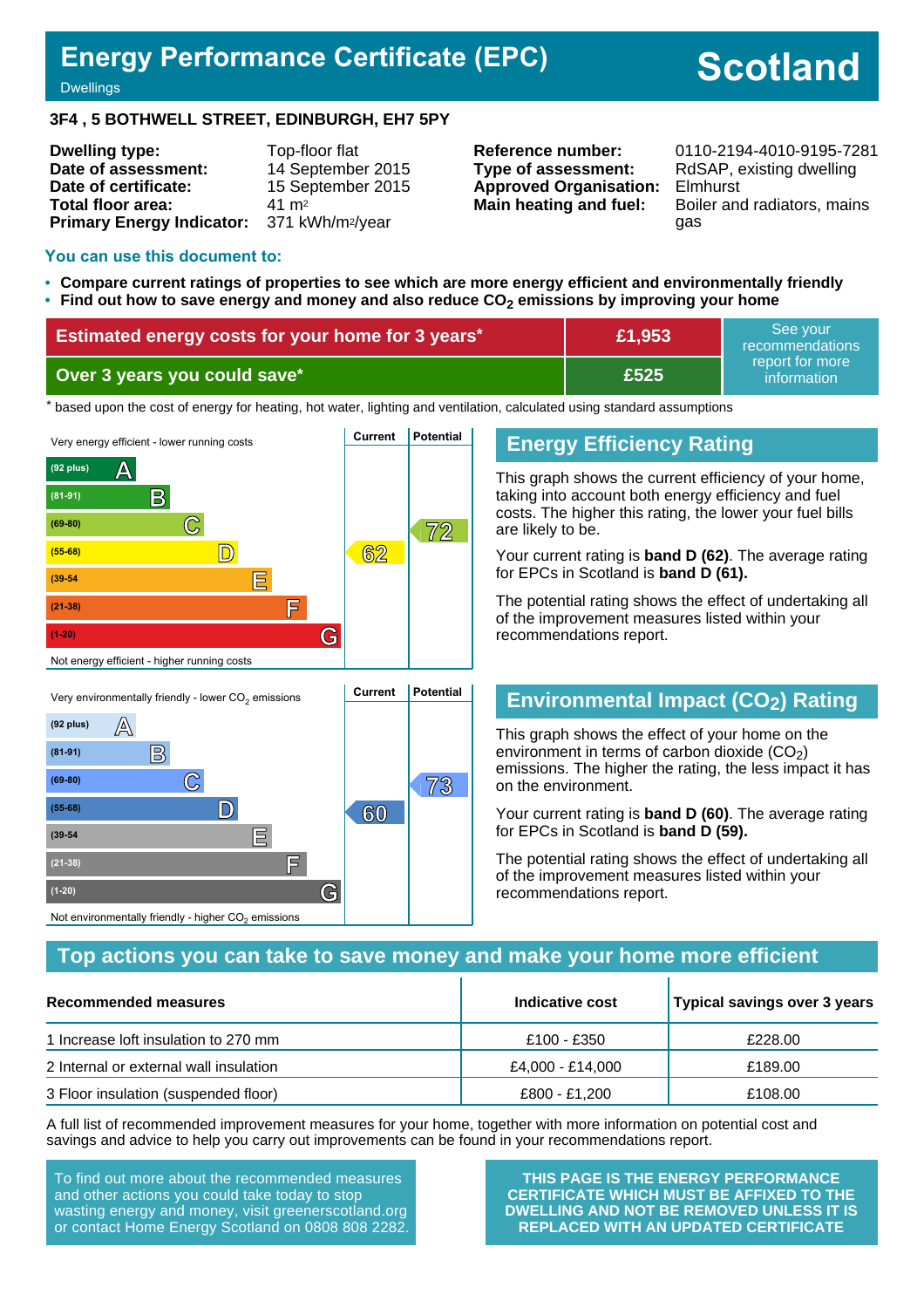### **Summary of the energy performance related features of this home**

This table sets out the results of the survey which lists the current energy-related features of this home. Each element is assessed by the national calculation methodology; 1 star = very poor (least efficient), 2 stars = poor, 3 stars = average, 4 stars = good and 5 stars = very good (most efficient). The assessment does not take into consideration the condition of an element and how well it is working. 'Assumed' means that the insulation could not be inspected and an assumption has been made in the methodology, based on age and type of construction.

| <b>Element</b>        | <b>Description</b>                                           | <b>Energy Efficiency</b> | <b>Environmental</b> |
|-----------------------|--------------------------------------------------------------|--------------------------|----------------------|
| Walls                 | Sandstone or limestone, as built, no insulation<br>(assumed) | ★★☆☆☆                    | ★★☆☆☆                |
|                       | Solid brick, as built, no insulation (assumed)               | ★★☆☆☆                    | ★★☆☆☆                |
| Roof                  | Pitched, 25 mm loft insulation                               | ★★☆☆☆                    | ★★☆☆☆                |
| Floor                 | Suspended, no insulation (assumed)                           |                          |                      |
| Windows               | Partial double glazing                                       | ★★★☆☆                    | ★★★☆☆                |
| Main heating          | Boiler and radiators, mains gas                              | ★★★★☆                    | ★★★★☆                |
| Main heating controls | Programmer, room thermostat and TRVs                         | ★★★★☆                    | ★★★★☆                |
| Secondary heating     | None                                                         |                          |                      |
| Hot water             | From main system                                             | ★★★★☆                    | ★★★★☆                |
| Lighting              | Low energy lighting in 80% of fixed outlets                  | <b>*****</b>             | *****                |

# **The energy efficiency rating of your home**

Your Energy Efficiency Rating is calculated using the standard UK methodology, RdSAP. This calculates energy used for heating, hot water, lighting and ventilation and then applies fuel costs to that energy use to give an overall rating for your home. The rating is given on a scale of 1 to 100. Other than the cost of fuel for electrical appliances and for cooking, a building with a rating of 100 would cost almost nothing to run.

As we all use our homes in different ways, the energy rating is calculated using standard occupancy assumptions which may be different from the way you use it. The rating also uses national weather information to allow comparison between buildings in different parts of Scotland. However, to make information more relevant to your home, local weather data is used to calculate your energy use,  $CO<sub>2</sub>$  emissions, running costs and the savings possible from making improvements.

# **The impact of your home on the environment**

One of the biggest contributors to global warming is carbon dioxide. The energy we use for heating, lighting and power in our homes produces over a quarter of the UK's carbon dioxide emissions. Different fuels produce different amounts of carbon dioxide for every kilowatt hour (kWh) of energy used. The Environmental Impact Rating of your home is calculated by applying these 'carbon factors' for the fuels you use to your overall energy use.

The calculated emissions for your home are 65 kg  $CO<sub>2</sub>/m<sup>2</sup>/yr$ .

The average Scottish household produces about 6 tonnes of carbon dioxide every year. Based on this assessment, heating and lighting this home currently produces approximately 2.7 tonnes of carbon dioxide every year. Adopting recommendations in this report can reduce emissions and protect the environment. If you were to install all of these recommendations this could reduce emissions by 0.9 tonnes per year. You could reduce emissions even more by switching to renewable energy sources.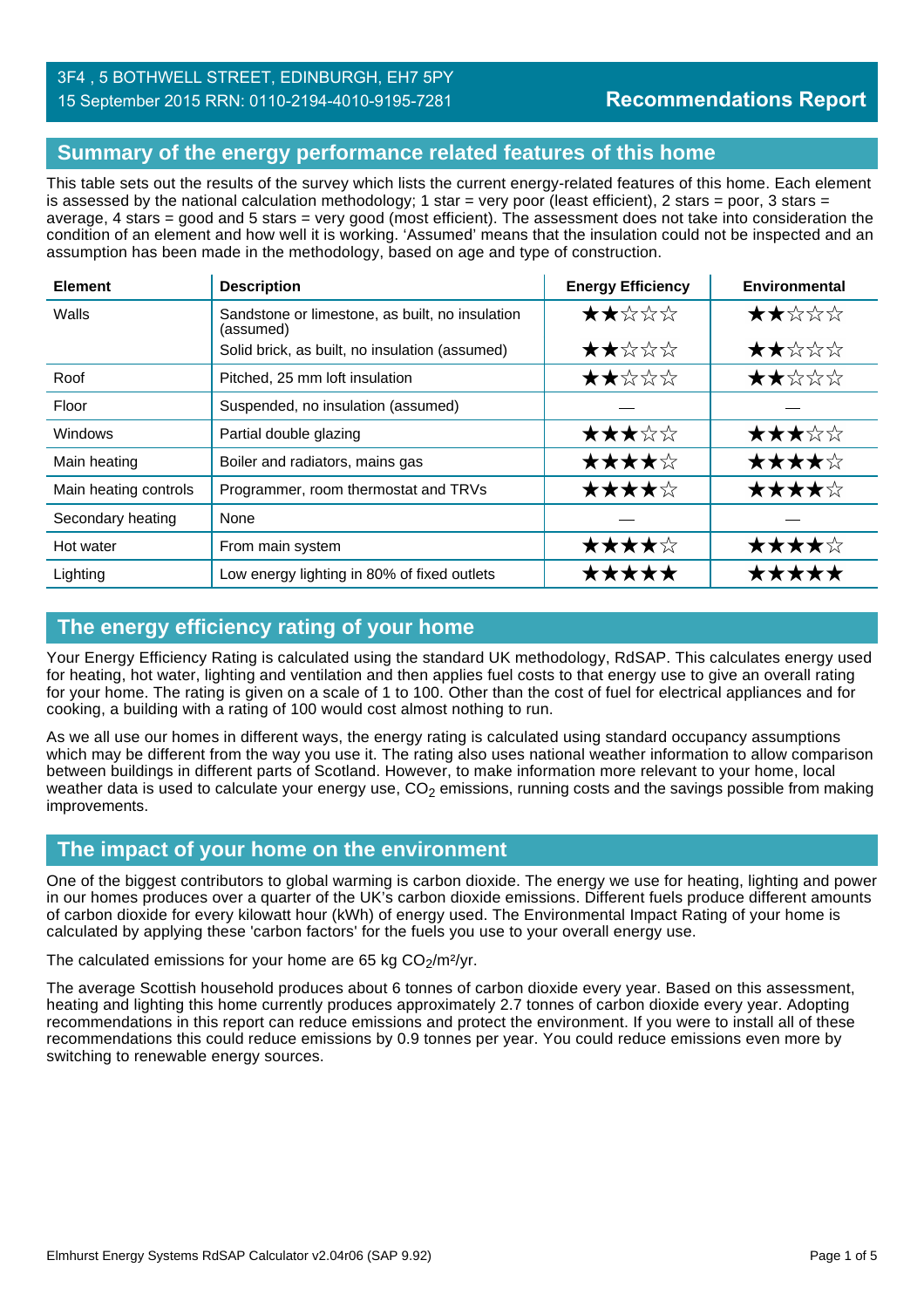#### 3F4 , 5 BOTHWELL STREET, EDINBURGH, EH7 5PY 15 September 2015 RRN: 0110-2194-4010-9195-7281

# **Estimated energy costs for this home**

| <b>EDITION ONE OF A SERVICE OF STRAIGHT</b> |                             |                               |                                 |  |
|---------------------------------------------|-----------------------------|-------------------------------|---------------------------------|--|
|                                             | <b>Current energy costs</b> | <b>Potential energy costs</b> | <b>Potential future savings</b> |  |
| <b>Heating</b>                              | £1,608 over 3 years         | £1,080 over 3 years           |                                 |  |
| <b>Hot water</b>                            | £240 over 3 years           | £243 over 3 years             | <b>You could</b>                |  |
| Lighting                                    | £105 over 3 years           | £105 over 3 years             | save £525                       |  |
|                                             | Totals $£1,953$             | £1,428                        | over 3 years                    |  |

These figures show how much the average household would spend in this property for heating, lighting and hot water. This excludes energy use for running appliances such as TVs, computers and cookers, and the benefits of any electricity generated by this home (for example, from photovoltaic panels). The potential savings in energy costs show the effect of undertaking all of the recommended measures listed below.

#### **Recommendations for improvement**

The measures below will improve the energy and environmental performance of this dwelling. The performance ratings after improvements listed below are cumulative; that is, they assume the improvements have been installed in the order that they appear in the table. Further information about the recommended measures and other simple actions to take today to save money is available from the Home Energy Scotland hotline which can be contacted on 0808 808 2282. Before carrying out work, make sure that the appropriate permissions are obtained, where necessary. This may include permission from a landlord (if you are a tenant) or the need to get a Building Warrant for certain types of work.

| <b>Recommended measures</b> |                                      |                        | <b>Typical saving</b> | <b>Rating after improvement</b> |                    |
|-----------------------------|--------------------------------------|------------------------|-----------------------|---------------------------------|--------------------|
|                             |                                      | <b>Indicative cost</b> | per year              | <b>Energy</b>                   | <b>Environment</b> |
|                             | Increase loft insulation to 270 mm   | £100 - £350            | £76                   | D66                             | D 66               |
| $\mathcal{P}$               | Internal or external wall insulation | £4,000 - £14,000       | £63                   | C70                             | C71                |
| 3                           | Floor insulation (suspended floor)   | £800 - £1,200          | £36                   | $C$ 72                          | C73                |

# **Choosing the right improvement package**

For free and impartial advice on choosing suitable measures for your property, contact the Home Energy Scotland hotline on 0808 808 2282 or go to www.greenerscotland.org.

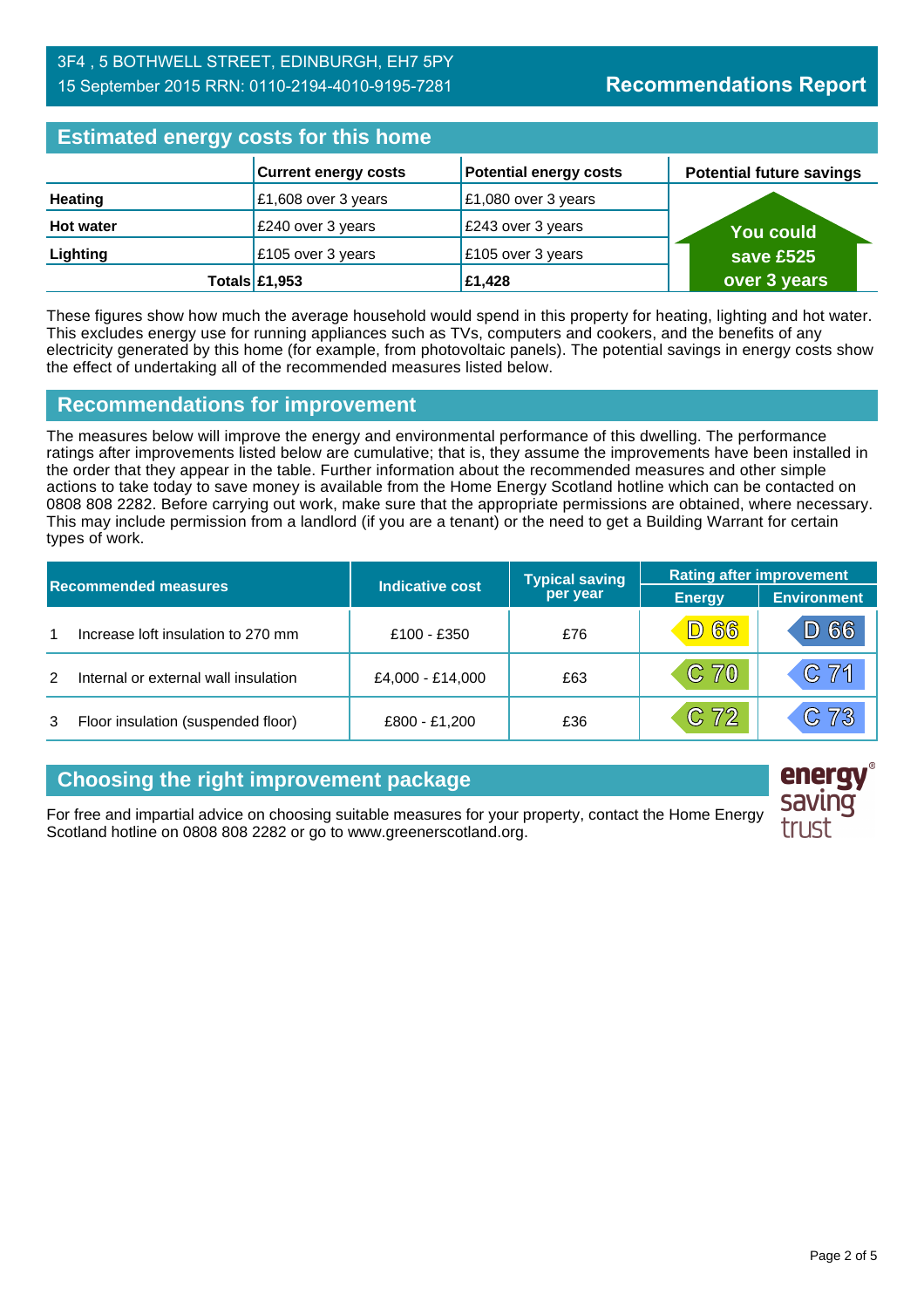#### **About the recommended measures to improve your home's performance rating**

This section offers additional information and advice on the recommended improvement measures for your home

#### **1 Loft insulation**

Loft insulation laid in the loft space or between roof rafters to a depth of at least 270 mm will significantly reduce heat loss through the roof; this will improve levels of comfort, reduce energy use and lower fuel bills. Insulation should not be placed below any cold water storage tank, any such tank should also be insulated on its sides and top, and there should be boarding on battens over the insulation to provide safe access between the loft hatch and the cold water tank. The insulation can be installed by professional contractors but also by a capable DIY enthusiast. Loose granules may be used instead of insulation quilt; this form of loft insulation can be blown into place and can be useful where access is difficult. The loft space must have adequate ventilation to prevent dampness; seek advice about this if unsure. Further information about loft insulation and details of local contractors can be obtained from the National Insulation Association (www.nationalinsulationassociation.org.uk).

#### **2 Internal or external wall insulation**

Internal or external wall insulation involves adding a layer of insulation to either the inside or the outside surface of the external walls, which reduces heat loss and lowers fuel bills. As it is more expensive than cavity wall insulation it is only recommended for walls without a cavity, or where for technical reasons a cavity cannot be filled. Internal insulation, known as dry-lining, is where a layer of insulation is fixed to the inside surface of external walls; this type of insulation is best applied when rooms require redecorating. External solid wall insulation is the application of an insulant and a weather-protective finish to the outside of the wall. This may improve the look of the home, particularly where existing brickwork or rendering is poor, and will provide longlasting weather protection. Further information can be obtained from the National Insulation Association (www.nationalinsulationassociation.org.uk). It should be noted that a building warrant is required for the installation of external wall insulation. Planning permission may also be required and that building regulations apply to external insulation so it is best to check with your local authority on both issues.

#### **3 Floor insulation (suspended floor)**

Insulation of a floor will significantly reduce heat loss; this will improve levels of comfort, reduce energy use and lower fuel bills. Suspended floors can often be insulated from below but must have adequate ventilation to prevent dampness; seek advice about this if unsure. Further information about floor insulation is available from many sources including www.energysavingtrust.org.uk/scotland/Insulation/Floor-insulation. Building regulations generally apply to this work so it is best to check with your local authority building standards department.

#### **Low and zero carbon energy sources**

Low and zero carbon (LZC) energy sources are sources of energy that release either very little or no carbon dioxide into the atmosphere when they are used. Installing these sources may help reduce energy bills as well as cutting carbon.

**LZC energy sources present:** There are none provided for this home

#### **Your home's heat demand**

You could receive Renewable Heat Incentive (RHI) payments and help reduce carbon emissions by replacing your existing heating system with one that generates renewable heat and, where appropriate, having your loft insulated and cavity walls filled. The estimated energy required for space and water heating will form the basis of the payments. For more information go to www.energysavingtrust.org.uk/scotland/rhi.

| <b>Heat demand</b>           | <b>Existing dwelling</b> | Impact of loft<br>insulation | Impact of cavity<br>wall insulation | Impact of solid wall<br>insulation |
|------------------------------|--------------------------|------------------------------|-------------------------------------|------------------------------------|
| Space heating (kWh per year) | 8.376                    | (1.555)                      | N/A                                 | (1.301)                            |
| Water heating (kWh per year) | .565                     |                              |                                     |                                    |

#### **Addendum**

This dwelling has stone walls and so requires further investigation to establish whether these walls are of cavity construction and to determine which type of wall insulation is best suited.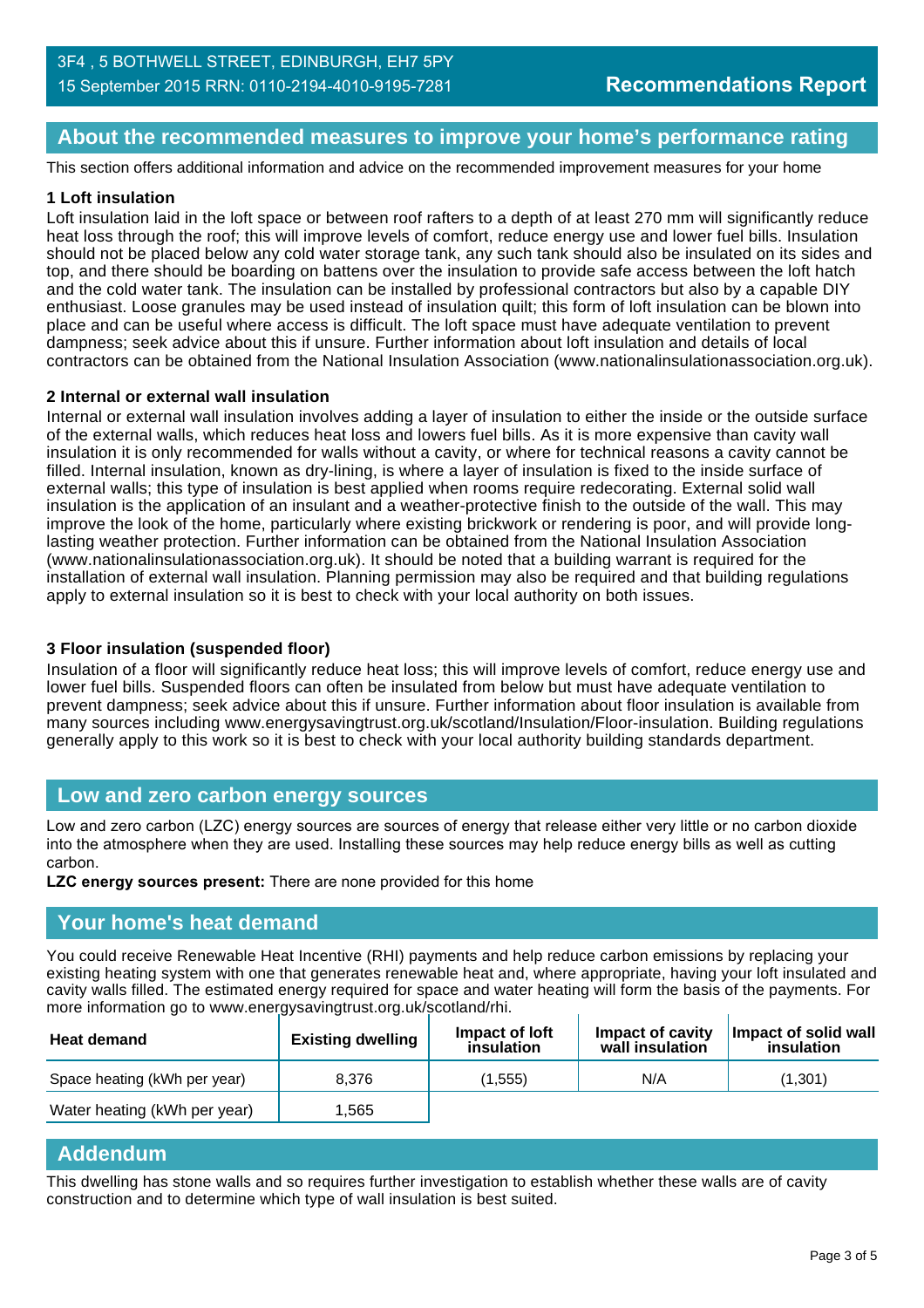#### 3F4 , 5 BOTHWELL STREET, EDINBURGH, EH7 5PY 15 September 2015 RRN: 0110-2194-4010-9195-7281

# **About this document**

This Recommendations Report and the accompanying Energy Performance Certificate are valid for a maximum of ten years. These documents cease to be valid where superseded by a more recent assessment of the same building carried out by a member of an Approved Organisation.

The Energy Performance Certificate and this Recommendations Report for this building were produced following an energy assessment undertaken by an assessor accredited by Elmhurst (www.elmhurstenergy.co.uk), an Approved Organisation Appointed by Scottish Ministers. The certificate has been produced under the Energy Performance of Buildings (Scotland) Regulations 2008 from data lodged to the Scottish EPC register. You can verify the validity of this document by visiting www.scottishepcregister.org.uk and entering the report reference number (RRN) printed at the top of this page.

| Assessor's name:            | Mr. Martin Paul                                                    |
|-----------------------------|--------------------------------------------------------------------|
| Assessor membership number: | EES/016944                                                         |
| Company name/trading name:  | Allied Surveyors Scotland Plc                                      |
| Address:                    | 22-24 Walker Street                                                |
|                             | Edinburgh                                                          |
|                             | EH3 7HR                                                            |
| Phone number:               | 0131 226 6518                                                      |
| Email address:              | Martin.paul@alliedsurveyorsscotland.com                            |
| Related party disclosure:   | Employed by the professional dealing with the property transaction |

If you have any concerns regarding the content of this report or the service provided by your assessor you should in the first instance raise these matters with your assessor and with the Approved Organisation to which they belong. All Approved Organisations are required to publish their complaints and disciplinary procedures and details can be found online at the web address given above.

#### **Use of this energy performance information**

Once lodged by your EPC assessor, this Energy Performance Certificate and Recommendations Report are available to view online at www.scottishepcregister.org.uk, with the facility to search for any single record by entering the property address. This gives everyone access to any current, valid EPC except where a property has a Green Deal Plan, in which case the report reference number (RRN) must first be provided. The energy performance data in these documents, together with other building information gathered during the assessment is held on the Scottish EPC Register and is available to authorised recipients, including organisations delivering energy efficiency and carbon reduction initiatives on behalf of the Scottish and UK governments. A range of data from all assessments undertaken in Scotland is also published periodically by the Scottish Government. Further information on these matters and on Energy Performance Certificates in general, can be found at www.gov.scot/epc.